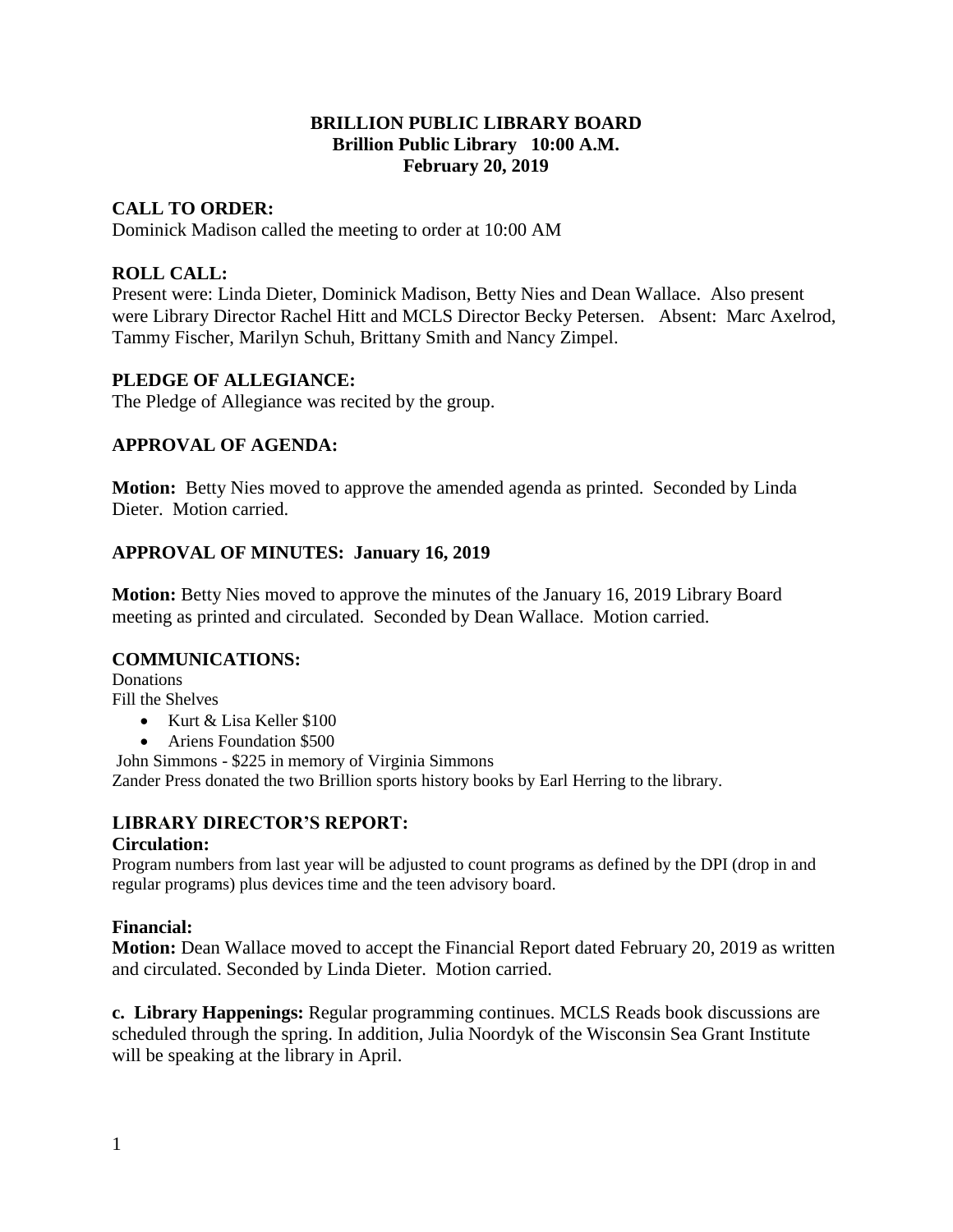## **Automation/Technology:**

## **Shared System/LARS:**

**Technology updates:** The Library held two device sessions and two Introduction to Gmail classes in January, but there were no attendees.

Three Robot Time sessions were held with ten people in attendance. Coding Club had two attendees.

# **BUILDING AND GROUNDS MAINTENANCE**

## **Any Building and grounds issues**

The HVAC shifts into occupied mode 30 minutes prior to the scheduled time. Also, the thermostats at the main desk and near the meeting room were at 74 and 75 degrees respectively while the building was still unoccupied. The technician from Energy Control and Design will deal with these issues later this month.

A thermostat will be placed in the ceiling near the heating/cooling unit in the front entrance to maintain the proper temperature in both winter and summer.

## **LIBRARY PROGRAMS**

## **Library Friends**

The Library Friends changed their regular meeting time to the third Thursday of the month and have begun to prepare for their annual used book sale.

## **Ongoing program updates**

Book Talking had twelve in attendance. West Haven had two participants. Book Talking After Dark had eight participants. Tween Book Talking had three in attendance. The Monday night storytime averaged 9.3 participants (5 children) and the Tuesday morning storytime averaged 11.25 participants (7.25 children). One person attended After School Experiments (Grades 1-3) and eight people attended After School Experiments (Grades 4-6). Drop-in coloring had six participants. The Estate Planning program had five attendees.

## **ANNUAL REPORT**

Copies of the Annual Report as prepared by the Library Director were handed out to the board members present. After perusing the report, time was allowed for discussion and questions.

**Motion:** Betty Nies moved to accept the annual report as presented. Seconded by Linda Dieter. Motion carried.

## **STRATEGIC PLANNING**

Conference Call held on January 30 to discuss the process. Training dates (May and September) to be set soon; panelists to be selected soon after.